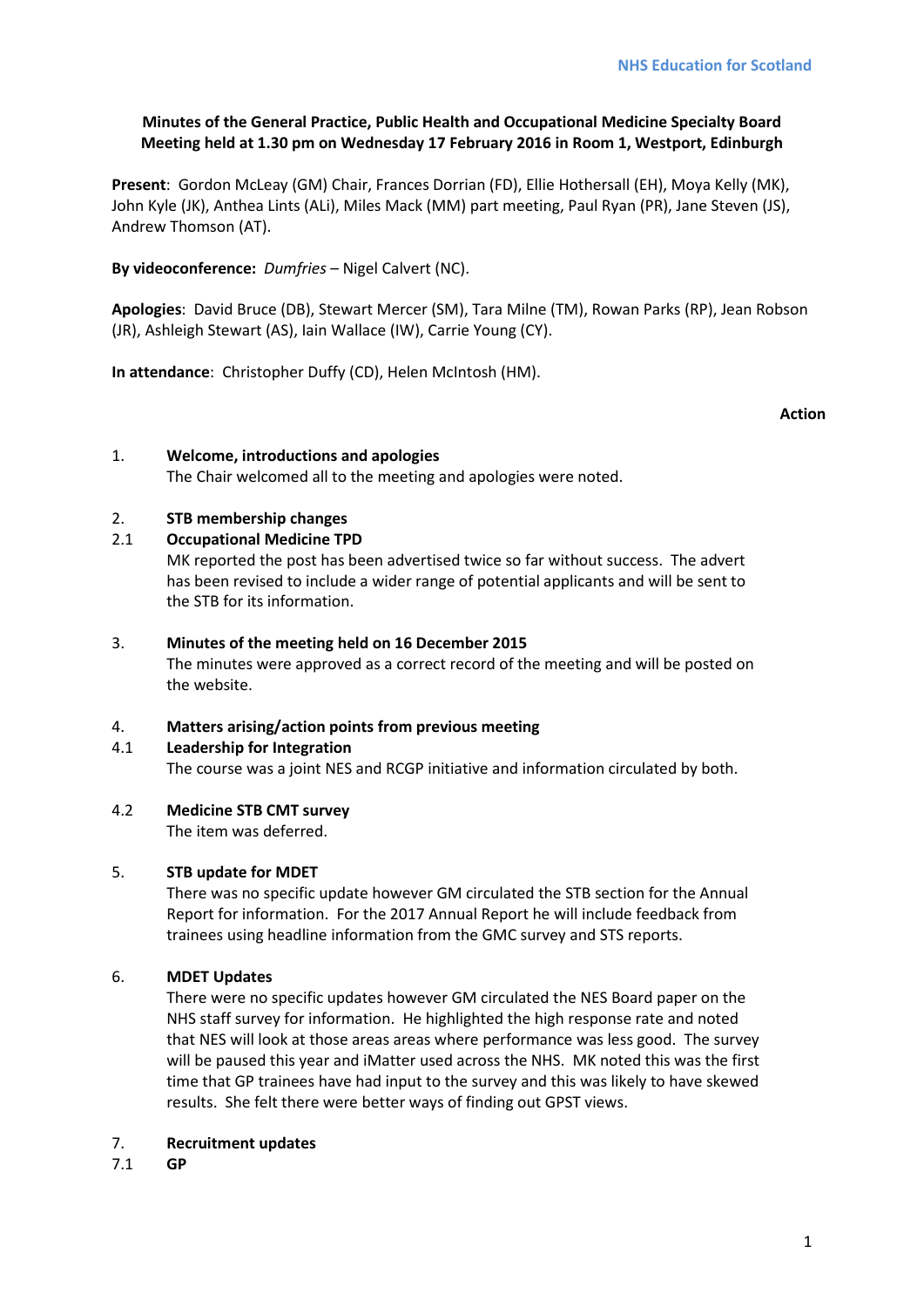Round one recruitment has now finished. There was a slight increase in the number of applications and 11 more offers will be made next week however 40 withdrew at this stage last year. In 2014 56% of those who withdrew did not take up NTNs elsewhere and there was no information on what they subsequently did. The 57 doctors who did not need to attend the selection centre because of their high score at stage 2 will receive offers separately and will be tracked.

Derogation of the Gold Guide was sought to allow GPSTs to defer for a year and to make OOP opportunities more flexible via step off/step on arrangements. However this was not agreed across the 4 nations. Following legal advice, England, Wales and Scotland will go ahead with the derogation. Fourteen trainees have indicated they will seek deferral.

MDRS at HEE commissioned an evaluation of the GP recruitment process and while it confirmed there were no issues of concern with the current process it had made a list of recommendations. However these were not well modelled and NES has replied and made its own recommendations. Responses from all stakeholders were sought by 18 February. As this was wider than GP alone changes made would affect other specialty recruitment. The MDRS Quality Standards Group will review all responses in March.

Meantime the Round 1 readvert process will run in May following the same process as Round 1. Dependent on outcome it is likely there will be a Round 2 for February 2017 start. This will be the first time Scotland has participated in Round 2 and although this will cause issues in programme management it should reduce gaps in programmes. AT felt that appointing trainees who would be out of sync by 6 months would not help hospital rotations and suggested that 18 months in GP at the end of training might help. GM confirmed that some areas of England offered this. Scotland felt it was better to get experience of GP at the outset however they will consider all options. In terms of the 100 extra GP posts announced by Scottish Government - as yet there was no confirmation of funding and they could not be taken forward at present although some preparatory work has taken place.

GM also noted that preferencing information was not yet available and will not be known until offers were made. The potential impact/risk of the imposition of the junior doctors' contract in England and the Scottish Government's launch of a social media campaign on opportunities in Scotland were unknown factors.

There was also the possibility of filling gaps with Career Development posts with GP experience and this will dealt with regionally.

## 7.2 **Public Health**

EH reported recruitment will be held next week and she and NC were both involved (for the first time in her case). Forty four applications were received for the 7 vacancies in Scotland, 23 from non medics; 15 candidates were invited to interview and 7 of those were non medics.

Following discussion FD agreed to check the specialty's GMC approved name and report back.

## 7.3 **Occupational Medicine**

**FD**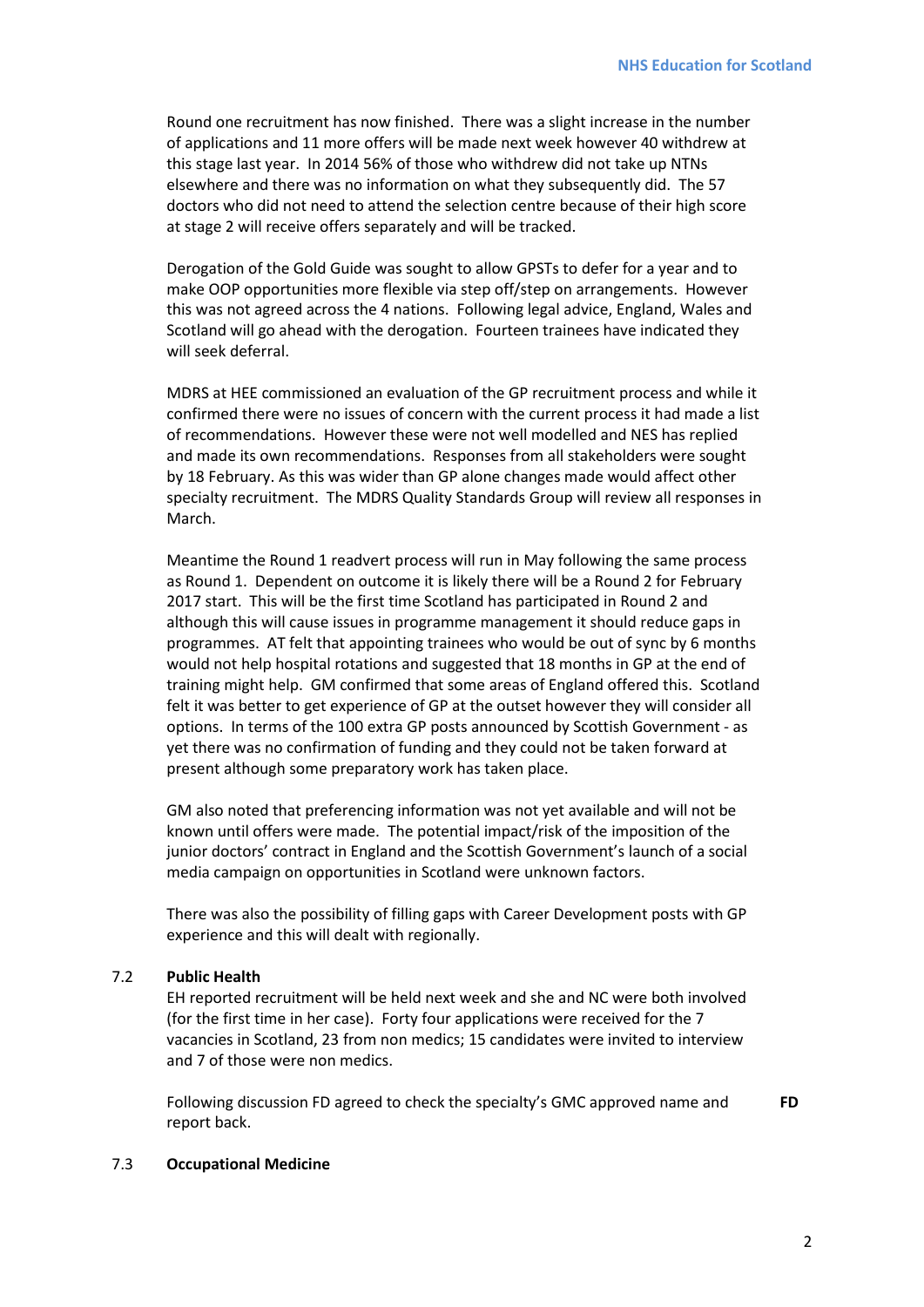FD reported there were no NES funded posts; there was one industry funded post and one vacancy in North identified too late for recruitment. If it was agreed to run national recruitment in February - the post could be recruited then otherwise it would remain a LAT for one year.

## 8. **Quality Management – Quality Improvement**

## 8.1 **GP, OHM, PH**

# 8.1.1 **Specialty Quality Management Group**

Two documents for the sQMG were circulated for information. These demonstrated the huge amount of work involved behind the scenes eg 68 papers were presented. This was the only sQMG which had to sign off approval/reapprovals for practices and Educational Supervisors and this will be done on a 3 yearly basis to a standard format. New Educational Supervisors or changes in practice would trigger visits. Information will be circulated regularly. MK noted it would be helpful to highlight instances of good practice.

As yet there have been no visits for Public Health or Occupational Medicine. EH confirmed that she and NC will work on how to document the quality and validity of training environments. **EH/NC**

It was noted that Quality Reports were publicly accessible and therefore could be subject to FOI requests. GM will flag this up to DB and AMcL.

**GM**

## 9. **Shape of Training Review**

This remained a standing item. Some projects were underway eg Scottish Government proposal for credentialing for SAS Development but nothing cohesive. MM reported the College was frustrated by the lack of movement on Enhanced GP Training and Shape of Training. JK added that certain specific projects will be allocated to each country eg Scotland will take responsibility for SAS and the primary and secondary care interface otherwise there were no major developments.

## 10. **Public Health Workforce/Public Health Review**

EH reported the Public Health Review for Scotland has been published. The report made no specific recommendations and from a training perspective it had little to say. However, in terms of workforce it stressed the need for greater visibility and improved leadership. There was a desire within the specialty to professionalise and NES could be expected in the future to support the workforce. NC noted that Health Boards had been holding back posts until the report was published – he hoped these would now be filled.

EH noted the Report's Executive Summary which suggested they may want to consider the English structure and especially the Health Promotion model. The Report will be circulated on request.

## 11. **Directorate Workstreams**

## 11.1 **Training Management**

All training sites must be recognised by the GMC. Training Managers were working to update information by 28 February. The Gold Guide Version 6 has been published and will be checked to ensure compliance. A session on ARCPs was held earlier in the week.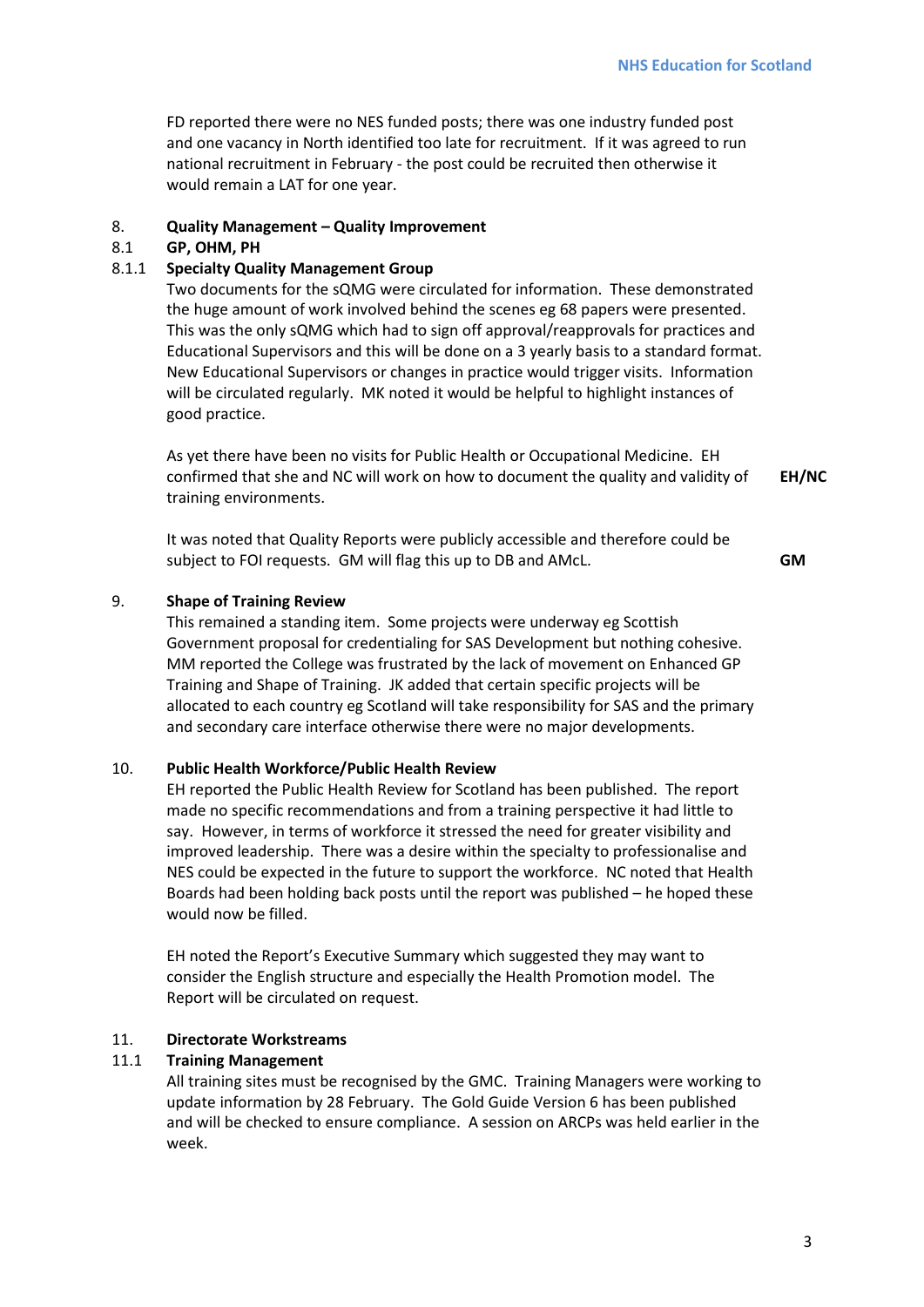Turas has now been released to TPDs and Health Board staff – study leave approval will now be done via the system. JK noted there was little descriptor space in Turas; MK has fedback this and other issues to the support team. FD confirmed that individual TPDs received a budget for their programme based on the numbers in programme. They had some discretion eg to pay travel expenses and will balance the budget to allow each trainee to access it at some point but not necessarily at the same time. GM noted there have been differences across the regions however the new Study Leave Guide aims to ensure consistent application and Assistant Directors will look at its implementation and interpretation.

The Performance Support Unit has been approved and was now moving into the implementation phase. They were looking first at local programmes and will then set up an overarching group and the PSU itself.

## 11.2 **Quality**

No update was received.

#### 11.3 **Professional Development**

The Scottish Government was particularly interested in the GP Returners scheme. Since June, 69 enquiries have been made to the GP Careers Advice mailbox of which 40 were taken forward; 6 of these were Returners and 2 were ready to go on Enhanced Induction and one was ready to go. They were actively advertising in Australia, New Zealand and Canada and ALi will be leading a workshop at the Ottawa Conference in Perth Australia in March to meet face-to-face with anyone interested in returning. Doctors did not have to be resident in Scotland to quality for the scheme but had to prove their commitment to living and working in Scotland. They also provided bespoke advice via the mailbox and all queries will receive a response.

Fellowship posts were about to be advertised however due to poor uptake Occupational Health will no longer be offered.

#### 12. **Specialty updates**

#### 12.1 **GP**

GM reported the recent realisation that Foundation Supervisors in practices must be recognised as Educational supervisors and will require appropriate training. The GMC also has a list of approved learning environments which extends to Foundation and therefore additional approval is required for that as well as for GP Training Practices.

He also noted the Faculty Development Alliance and SPESC were undergoing restructuring and will receive less administrative support. Capacity for this will be looked at if the 100 new GP posts are created.

The GP Directors Group discussed the changing nature of GP service delivery and its impact on training and in particular exposure to telephone triage and the potential of reduced exposure to undifferentiated illness if this was filtered out by GP Nurse Practitioners. The Group agreed to seek evidence from practices on how to GPSTs were exposed to telephone triage and other types of patient presentations and will monitor how this was done. JK felt there was an argument for placing trainees in 2 different practices to ensure broader experience. GM agreed this could be helpful but did not happen routinely in Scotland as this was balanced by continuity in supervision. MK noted practice swaps in the last few months of GPST3 were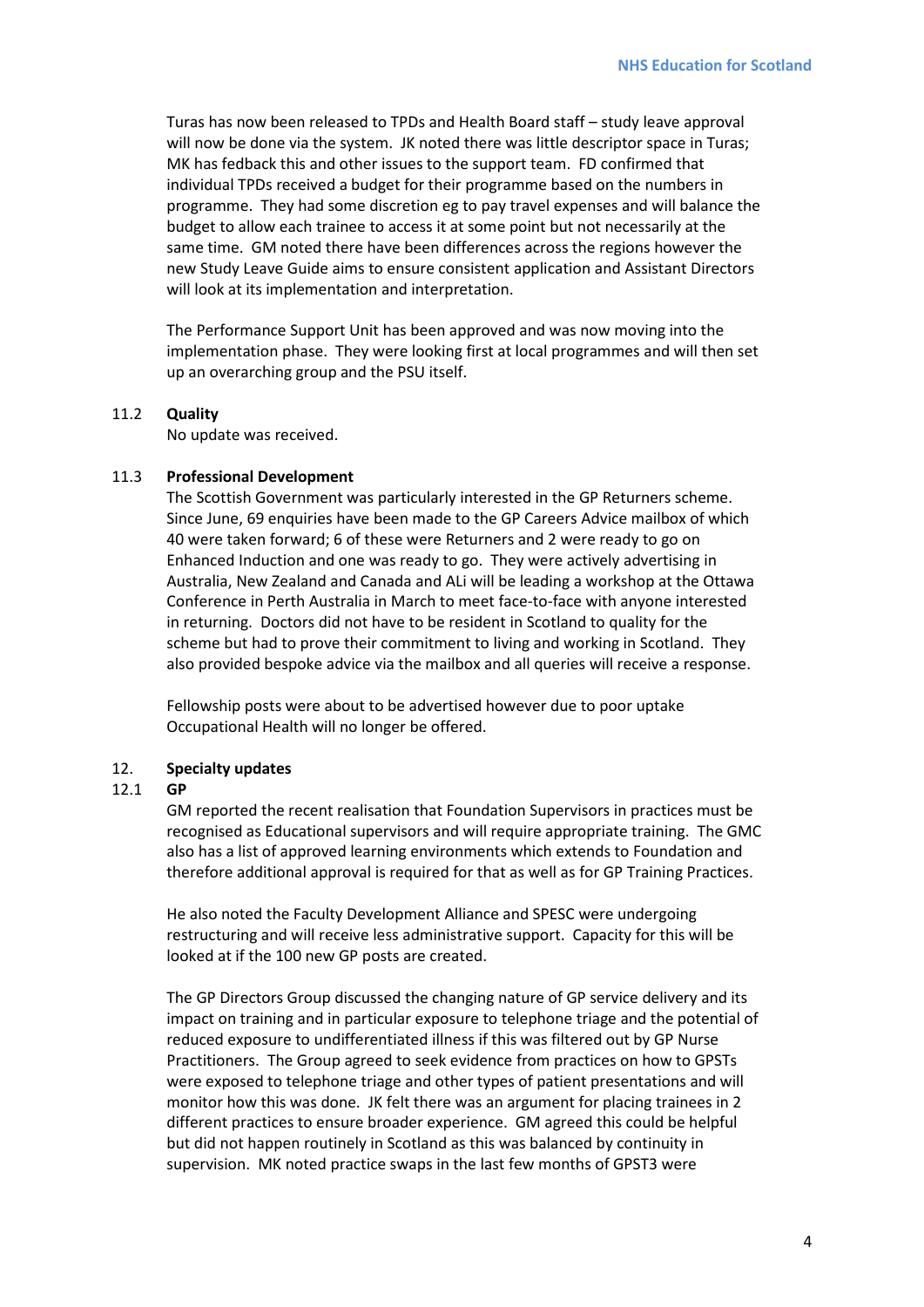encouraged.

# 12.2 **Public Health**

## 12.3 **Occupational Medicine**

No updates were received.

## 13. **Service update**

PR reported that a high level of GP retiral. As many were Educational Supervisors training successors was vital.

PR confirmed there was no central listing of practice vacancies as most were advertised via SHOW or informally by word of mouth. FD noted the Medical microsite when launched will contain this information.

#### 14. **DME update**

# 14.1 **HB approach to trainees with dyslexia**

GM and JR had considered this and discussion at the GP Directors Group clarified the situation within NES. If a trainee failed 2 AKTs they would be directed to undertake a dyslexia self-assessment. If the subsequent screening test showed a need for detailed assessment previously they were referred to Occupational Health by the TPD. However it has now been agreed the TPD will refer the trainee to NES HR Department for assessment. For those trainees employed by Health Boards the TPD should refer them to their DME to discuss any further assessment. NES will fund this for trainees in NES employment but it was unclear whether this happened at Health Boards for trainees in hospital training. It was stressed this was a patient safety issue. It was felt that numbers will be small. GM will feedback discussion to JR.

**GM**

It was noted the Faculty of Public Health required evidence from within the last 3 years; RCGP required assessment after the age of 18.

#### 15. **Academic update**

#### 16. **BMA update**

#### 17. **Lay representative update**

No updates were received.

#### 18. **RCGP update**

MM noted the College was working with Dr Emma Watson on the GP career flow and reported interesting discussions with undergraduate departments. The biggest challenge was to produce a GP product they could be proud of and could promote.

Work in the Quality stream to replace QOF is progressing and quality improvement training may extend to educational opportunities. Much work was ongoing including work on the interface of care.

#### 19. **Trainee update**

JC noted the imposition of the Junior Doctors' contract in England; the Scottish Government will not do this and has launched a recruitment campaign. The Junior Doctors' Committee was due to meet at the weekend.

#### 20. **Mental Health Strategy**

GM noted that few of the listed commitments in the previous strategy related to